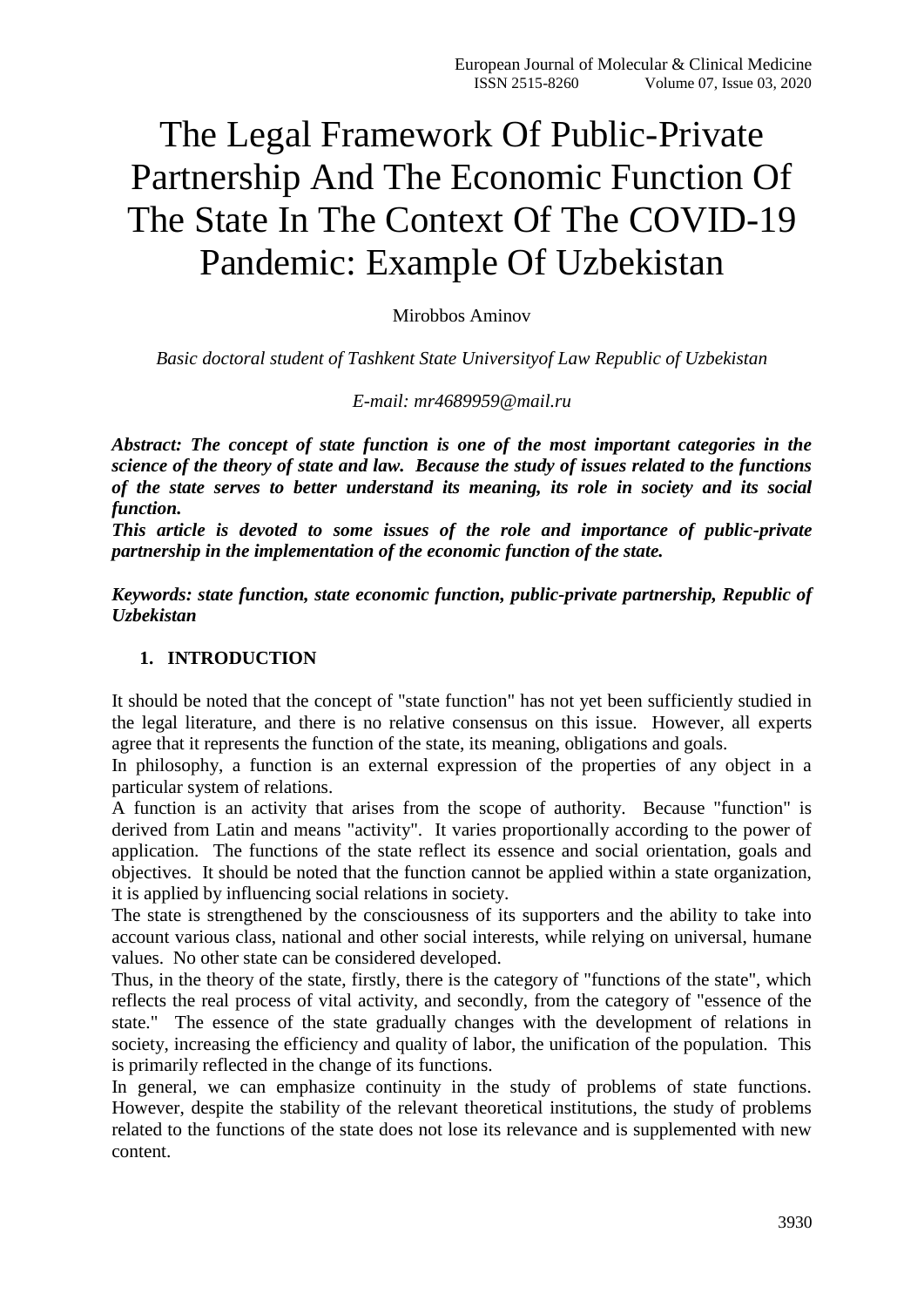In modern jurisprudence, the functions of the state are analyzed with the help of an activity approach, which allows to have a sufficient understanding of the level of state action, its effectiveness and areas where the use of state resources is not practical.

Any activity, of course, requires certain resources, tools to implement it. Traditionally, in the theory of state functions, when talking about the forms and means of their implementation, researchers consider some forms of activity of state bodies (lawmaking, law enforcement, organizational and ideological activity, etc.) described. However, the activities of modern states show many examples of traditional areas of public activity, carried out with the participation of the private sector, including on the basis of public-private partnership. Moreover, as mentioned above, most states view the partnership not only as a means of performance, but also as a resource to ensure their ability to work in one area or another. In our opinion, today it is possible to speak with sufficient confidence about the public-private partnership in terms of the implementation of public functions.

Given the relevant objectives of the state, in our opinion, it is possible to assess the possibility of using a public-private partnership to perform a specific public function.

## **2. MAIN BODY**

The effectiveness of the ongoing reforms in our country largely depends on the financial and economic capabilities of the state. This issue is especially evident in the current context of globalization and pandemic COVID-19. Much is being done to ensure the stability of the national economy and economic growth. Today, in such conditions, the economic function of the state is more important than ever.

With the intensification of economic trends, the importance of the economic functions of nation-states does not disappear, but rather acquires a new content, in which states try to reconcile national interests with the interests of the international community in defining economic strategies. Because the economic well-being of each state ultimately ensures the well-being of all mankind.

Democracies today are based on a set of economic relations. The fact that the third direction of the Action Strategy for the further development of the Republic of Uzbekistan is devoted to the issues of further development and liberalization of the economy is a clear proof of our opinion [1].

On this basis, it can be said that the economic function of the state is one of the main directions of state activity and plays a priority in the effective implementation of public administration. In this regard, Adelman, in his pamphlet The Role of the State in Economic Development, examines the economic function of the state and points out that the state must be a leading and leading reformer, taking into account the history of the economy and current development trends [2].

It should be noted that the economic function of the state is to develop, manage and regulate the main directions of the economy by the state. In addition, it includes the formation of the state budget, the definition of economic development strategies of society, ensuring the equality of various forms of ownership, support for entrepreneurship [3].

Indeed, the economic function is reflected in the development and coordination by the state of strategic directions for the development of the country's economy in the most favorable conditions. In a state governed by the rule of law in a market economy, state regulation of the economy is carried out by economic methods, not by administrative means. Such a state is characterized by the right of the owner to freedom and independence, which ensures the equality and independence of both the creators and consumers of social wealth and material goods [4]. According to the lawyer M. Najimov, the economic function is the development, management and regulation of the main directions of economic development by the state [5].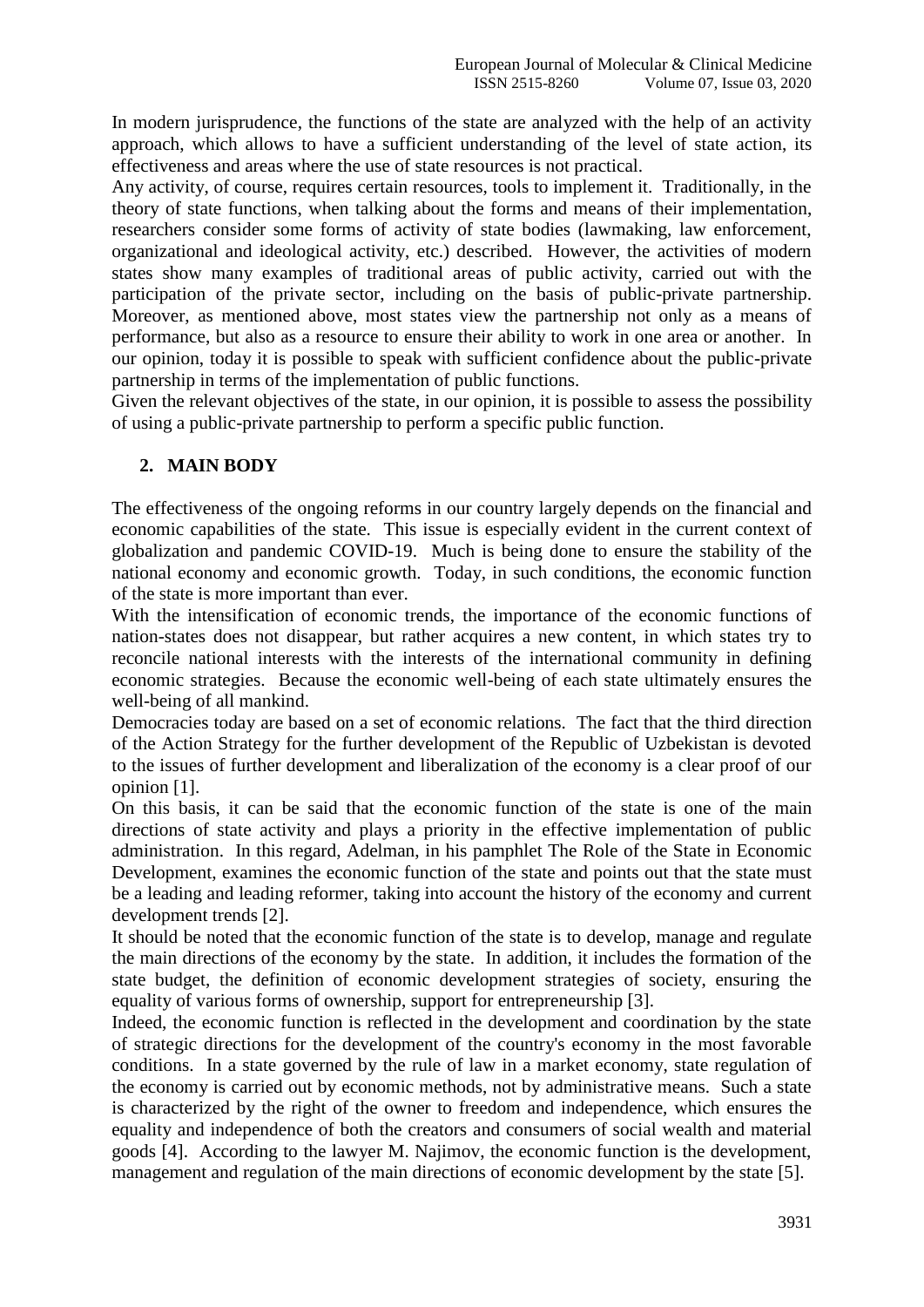According to V.A. Ribakov, "The economic function is to form and coordinate the strategic directions of state activity for the development of the country's economy. Due to the country's economic growth, the state budget is growing, which makes a positive contribution to social events in society. The economy creates conditions for the implementation of social activities of the state. At the same time, the well-being of citizens affects their willingness to engage in economic activities" [6].

The study of the views of Mark Labonte in the analysis of the economic function of the state also has a positive effect. In particular, in his book The Role and Dimensions of the State in Economic Matters, he explains the interference of the state in the economy, the need for economic function, and the reasons for it, such as consumer protection, job creation and safety, environmental protection, and and

more [7].

The vitality of state functions is reflected in its implementation. The state performs its functions on behalf of the government, ministries, committees, banks and other government agencies through the relevant branches of government. In particular, the exercise of state functions is public administration, which should be understood not in the administrative sense, but in the broadest sense - as the general activity of all public bodies, including parliament, government, judiciary and other bodies [8].

Public-private partnership in the implementation of economic functions of the state is not only an alternative to administrative regulation in the regulation of any process, but also an example of cooperation between the public and private sectors in the field of public interest.

In G-7 countries, where the level of development is high enough and the priorities for social obligations are clearly defined, public-private partnerships are often used in areas called the social economy. For example, in the UK, 123 out of 352 projects in the health sector and 113 out of 352 projects in the field of education have been implemented. More than half of the public-private partnership projects in Germany, Italy, Canada and France are in the areas of health and education. Nevertheless, in the United States, for example, road construction is a priority for developing public-private partnerships. Among the countries with low levels of economic development, the priorities of public-private partnership include the construction of roads, subways, ports, airports, bridges, tunnels.

In Uzbekistan, today it is planned to solve the following problems through public-private partnership. The first is the formation of economic infrastructure, primarily roads, the absence of which hinders the successful operation of both the public and private sectors.

In accordance with the Decree of the President of the Republic of Uzbekistan dated April 29, 2019 No PK-4300 [9], work is underway to introduce public-private partnership mechanisms in 15 projects in the field of health, energy, transport and utilities.

The Public-Private Partnership Agency - the projects planned to be implemented in cooperation with the Ministries of Energy, Health, Transport, Education, Preschool Education, Culture, Sports, Housing and Communal Services, and khokimiyats - are estimated at 9.65 billion soums. Preparations are underway for 17 projects worth US \$ 1 billion. Of these, 10 are in the energy sector, 2 in the transport sector, 3 in the utilities sector, and 2 in the health and education sectors.

 A consulting agreement was signed with the Ministry of Transport and the European Bank for Reconstruction and Development for the implementation of the PPP project on modernization of the Tashkent-Samarkand-Kand highway.

The Ministry of Transport and the World Bank have launched a feasibility study for the Tashkent-Andijan highway modernization project.

Construction of a new toll tunnel on the Takhtakoracha pass and construction of a toll road bypassing the cities of Syrdarya-Bakht in accordance with the Resolution No. PQ-4545 of December 9, 2019 "On measures to further improve the management system of the road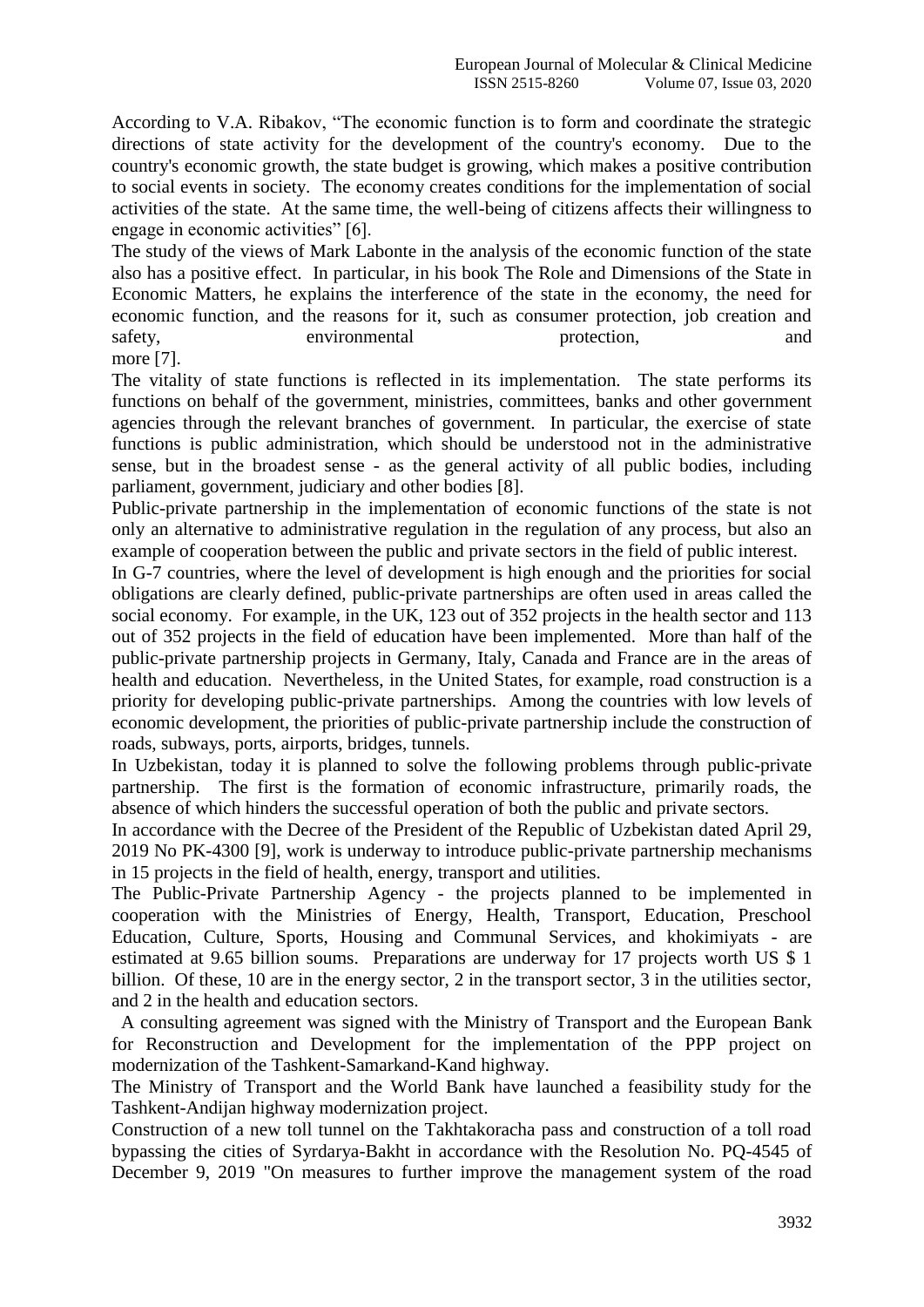sector"[10] Negotiations are underway with the European Bank for Reconstruction and Development.

In the agricultural sector - in Pakhtakor district, Jizzakh region, Semrug Cluster LLC has developed a project concept for the acquisition of seed clusters on the basis of PPP for 30 years with a project cost of 2.7 billion soums.

The main goal of developing public-private partnerships in the water supply sector is to modernize and reconstruct the utilities sector by attracting investors to the utilities sector. and the use of modern management methods and processes. Therefore, the capacity of Zangiota, Qibray and Tashkent districts of Tashkent region to improve the quality of drinking water supply is 4 million. The concept of the project, consisting of US dollars, was developed and approved.

In addition, a project concept was developed and approved to improve the supply of drinking water in Yangibazar and Yangiarik districts of Khorezm region with a project cost of 15 billion soums and to manage the system on the basis of public-private partnership [11].

The second task of the state, which initiates the implementation of public-private partnership projects, is to intensify economic activity. This task is especially relevant today, when the slowdown in economic growth caused by the COVID-19 pandemic is seen as a threat to the national security of states.

## **3. CONCLUSION**

By concluding public-private partnership agreements, the state initiates certain forms of production activity in a particular area and expects a general positive change in the social situation as a result.

Improving the efficiency of public spending, identified as one of the main priorities of socioeconomic development of the modern state of Uzbekistan.

Thus, in modern countries, public-private partnership is a means of solving problems such as the creation of economic infrastructure, increasing the pace of economic development and the efficiency of budget expenditures.

In short, when it comes to the relationship between the economic functions of the state and public-private partnership, the economic activity of the state (as a form of participation in the production, distribution and exchange of any goods) care should be taken not to mechanically separate it from the general system of other spheres of activity. Because its other functions, in particular, are carried out through public-private partnership mechanisms, as well as the participation of the state in economic processes. However, unlike other forms of realization of the economic function of the state (legal and organizational), public-private partnership does not mean the regulatory influence of the state on economic processes, but directly participates in them. In the process of such participation, the state, as well as other participants in public relations, assume the risk of loss as a result of the relevant activity. Recognition of the fact of risk as a sign of a public-private partnership agreement limits the use of appropriate tools in the relevant sectors of the economy that the state considers to constitute the system (ie banking, insurance, innovative production system, etc.)

#### **REFERENCES**

- [1] National database of the legislation of the Republic of Uzbekistan, 2017, No. 6, Article 70.
- [2] Irma Adelman. The role of government in economic development // University of Саlifornia. 2009. –Р.17.
- [3] Najimov M., Saydullaev Sh. State functions. –T.:TDYuI, 2004. –P.14.